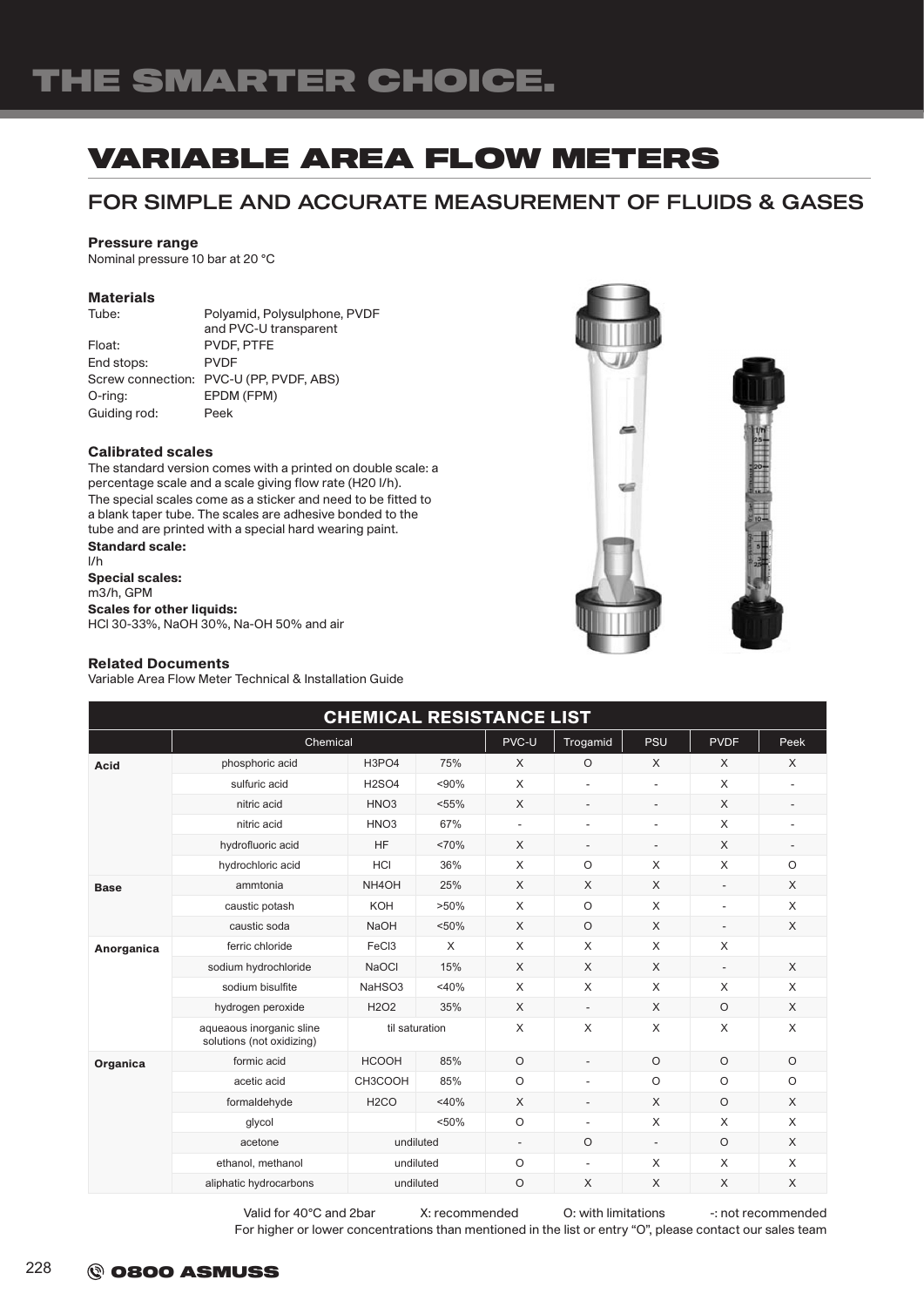

## VARIABLE AREA FLOW METERS

## FOR SIMPLE AND ACCURATE MEASUREMENT OF FLUIDS & GASES

|                       |            |                     |                     |  | <b>335 SERIES VARIABLE AREA FLOW METERS</b> |                      |                     |                     |
|-----------------------|------------|---------------------|---------------------|--|---------------------------------------------|----------------------|---------------------|---------------------|
|                       | Code       | Range<br>(Ltr / hr) | <b>Size</b><br>(NB) |  |                                             | Code                 | Range<br>(Ltr / hr) | <b>Size</b><br>(NB) |
| Type 335, PVC         | VGF335000  | 50-500              | 25                  |  | <b>Type 335, PSU</b>                        | <b>VGFPSU335040</b>  | 50-500              | 25                  |
| <b>Without Magnet</b> | VGF335001  | 100-1000            | 25                  |  | <b>Without Magnet</b>                       | <b>VGFPSU335041</b>  | 100-1000            | 25                  |
|                       | VGF335002  | 150-1500            | 32                  |  |                                             | <b>VGFPSU335042</b>  | 150-1500            | 32                  |
|                       | VGF335003  | 250-2500            | 32                  |  |                                             | <b>VGFPSU335043</b>  | 250-2500            | 32                  |
|                       | VGF335004  | 200-2000            | 40                  |  |                                             | <b>VGFPSU335044</b>  | 200-2000            | 40                  |
|                       | VGF335005  | 300-3000            | 40                  |  |                                             | <b>VGFPSU335045</b>  | 300-3000            | 40                  |
|                       | VGF335006  | 600-6000            | 40                  |  |                                             | <b>VGFPSU335046</b>  | 600-6000            | 40                  |
|                       | VGF335007  | 600-6000            | 50                  |  |                                             | <b>VGFPSU335047</b>  | 600-6000            | 50                  |
|                       | VGF335008  | 1000-10000          | 50                  |  |                                             | <b>VGFPSU335048</b>  | 1000-10000          | 50                  |
|                       | VGF335009  | 1500-15000          | 50                  |  |                                             | VGFPSU335049         | 1500-15000          | 50                  |
|                       | VGF335010  | 2000-20000          | 65                  |  |                                             | <b>VGFPSU335050</b>  | 2000-20000          | 65                  |
|                       | VGF335011  | 3000-30000          | 65                  |  |                                             | <b>VGFPSU335051</b>  | 3000-30000          | 65                  |
|                       | VGF335012  | 8000-60000          | 65                  |  |                                             | <b>VGFPSU335052</b>  | 8000-60000          | 65                  |
| Type 335, PVC         | VGF335100M | 50-500              | 25                  |  | <b>Type 335, PSU</b>                        | <b>VGFPSU335140M</b> | 50-500              | 25                  |
| <b>With Magnet</b>    | VGF335101M | 100-1000            | 25                  |  | <b>With Magnet</b>                          | <b>VGFPSU335141M</b> | 100-1000            | 25                  |
|                       | VGF335102M | 150-1500            | 32                  |  | <b>VGFPSU335142M</b>                        | 150-1500             | 32                  |                     |
|                       | VGF335103M | 250-2500            | 32                  |  |                                             | <b>VGFPSU335143M</b> | 250-2500            | 32                  |
|                       | VGF335104M | 200-2000            | 40                  |  |                                             | <b>VGFPSU335144M</b> | 200-2000            | 40                  |
|                       | VGF335105M | 300-3000            | 40                  |  |                                             | <b>VGFPSU335145M</b> | 300-3000            | 40                  |
|                       | VGF335106M | 600-6000            | 40                  |  |                                             | <b>VGFPSU335146M</b> | 600-6000            | 40                  |
|                       | VGF335107M | 600-6000            | 50                  |  |                                             | <b>VGFPSU335147M</b> | 600-6000            | 50                  |
|                       | VGF335108M | 1000-10000          | 50                  |  |                                             | <b>VGFPSU335148M</b> | 1000-10000          | 50                  |
|                       | VGF335109M | 1500-15000          | 50                  |  |                                             | <b>VGFPSU335149M</b> | 1500-15000          | 50                  |
|                       | VGF335110M | 2000-20000          | 65                  |  |                                             | <b>VGFPSU335150M</b> | 2000-20000          | 65                  |
|                       | VGF335111M | 3000-30000          | 65                  |  |                                             | <b>VGFPSU335151M</b> | 3000-30000          | 65                  |
|                       | VGF335112M | 8000-60000          | 65                  |  |                                             | <b>VGFPSU335152M</b> | 8000-60000          | 65                  |

| Range<br>(Ltr / hr) | D<br>(mm) | L<br>(mm) | L1<br>(mm) | L2<br>(mm) | G<br>(inch)    |
|---------------------|-----------|-----------|------------|------------|----------------|
| 50-500              | 58        | 385       | 341        | 335        | $1\frac{1}{2}$ |
| 100-1000            | 58        | 385       | 341        | 335        | $1\frac{1}{2}$ |
| 150-1500            | 72        | 393       | 341        | 335        | $\mathfrak{p}$ |
| 250-2500            | 72        | 393       | 341        | 335        | $\mathfrak{p}$ |
| 200-2000            | 83        | 403       | 341        | 335        | $2\frac{1}{4}$ |
| 300-3000            | 83        | 403       | 341        | 335        | $2\frac{1}{4}$ |
| 600-6000            | 83        | 403       | 341        | 335        | $2\frac{1}{4}$ |
| 600-6000            | 101       | 417       | 341        | 335        | $2^{3}/$       |
| 1000-10000          | 101       | 417       | 341        | 335        | $2^{3}/_{4}$   |
| 1500-15000          | 101       | 417       | 341        | 335        | $2\frac{3}{4}$ |
| 2000-20000          | 135       | 429       | 341        | 335        | $3\frac{1}{2}$ |
| 3000-30000          | 135       | 429       | 341        | 335        | $3\frac{1}{2}$ |
| 8000-60000          | 135       | 429       | 341        | 335        | $3\frac{1}{2}$ |